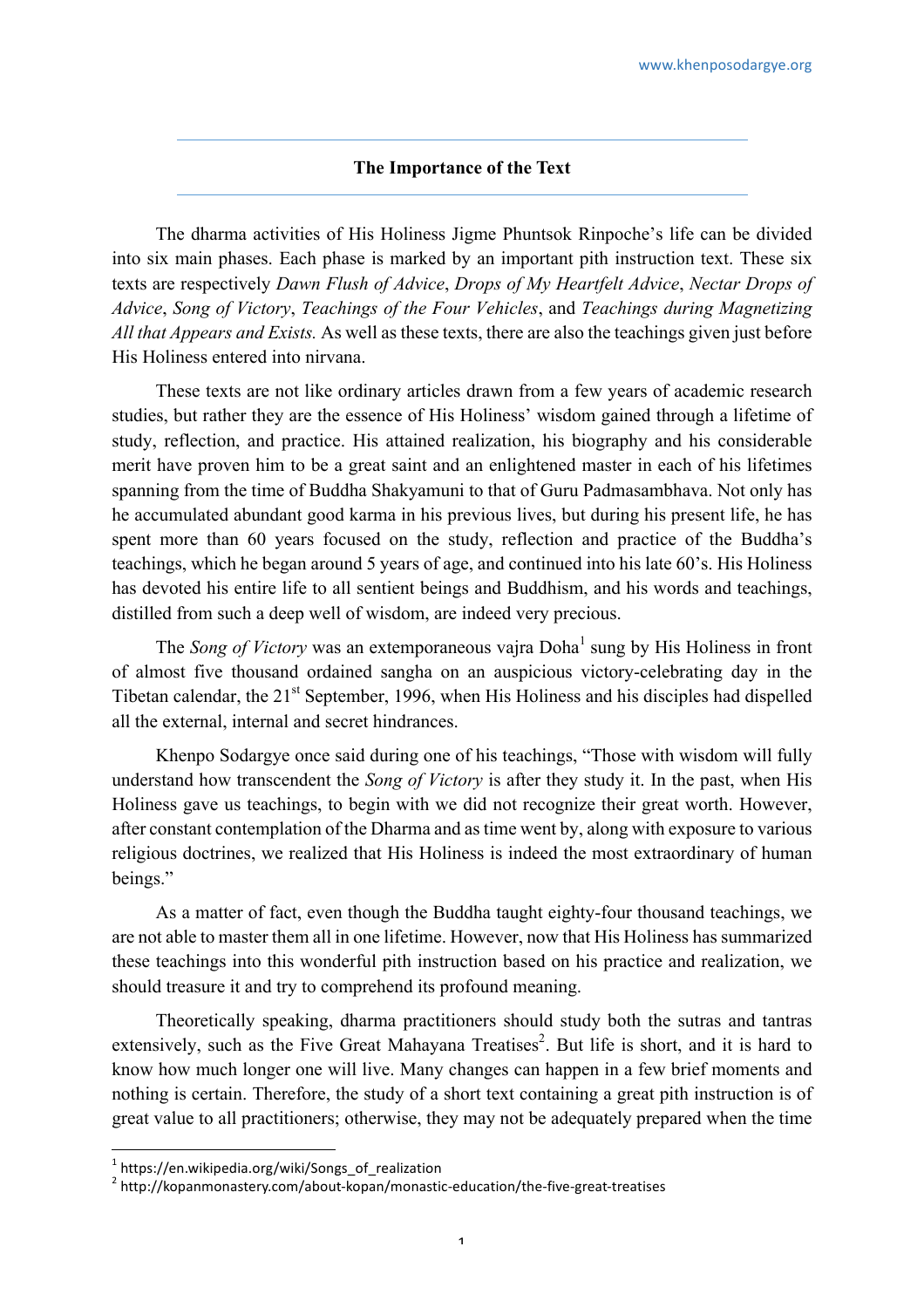comes to leave this world.

His Holiness requested all his lineage disciples to teach or chant the *Song of Victory* once before they teach or study a dharma text, so that any obstacles that may occur during the process can be dispelled. Likewise, if someone aspires to follow the Dharma, chanting this text once beforehand will make their aspiration come true, and protect them from encountering any obstacles. Additionally, any obstacles that may be encountered while studying or practicing Dharma can be transformed into favorable conditions just by reading this text or by taking it with you everywhere. Therefore, His Holiness requested again and again that anyone who took refuge in or relied upon him should memorize the *Song of Victory* and grasp its profound meaning.

## **The Background of the Text**

In September, 1995, His Holiness Jigme Phuntsok Rinpoche planned to visit Taiwan and then to leave for Nepal to stay in Padmasambhava's cave for an Amitayus Buddha retreat. But after he arrived in Chengdu, there were some problems related to the processing of his passport application. He also suffered a deterioration in his physical health, and the hospital in Chengdu was unable to diagnose the cause of his illness. Consequently, he stayed at Chengdu for more than five months, remaining in a state of Samadhi, and except during meal times, he did not utter a word.

Then one night, His Holiness had a dream in which Venerable Atisha<sup>3</sup>, Venerable Dromtonpa<sup>4</sup>, Ju Mipham Rinpoche<sup>5</sup>, and Lama Lodro<sup>6</sup>, all appeared to him. Venerable Atisha silently cast his kind and loving gaze at His Holiness. Venerable Dromtonpa said, "We have come here because Venerable Atisha is very concerned about you. These huge surging waves of the ocean will terminate on the  $10<sup>th</sup>$  of March, do you understand the implications? (By this he meant that His Holiness would, at that time, fully recover from his illness). Venerable Atisha and Venerable Dromtonpa then disappeared.

Ju Mipham Rinpoche remained seated majestically, prayed forcefully to Padmasambhava in an extremely wrathful way, in order to dispel all external, internal, and secret hindrances and to vanquish various kinds of evils manifested from confusion and differentiation. After that, he transformed himself into a flash of light and disappeared.

Lama Lodro gave some merciful advice: "You should reside in the luminous state of Great Perfection, the great union of appearance and emptiness. Out of this profound concentration, you should benefit sentient beings with Bodhichitta, exchanging others' suffering with your happiness. Then, all unfavorable conditions will disappear into emptiness." He also gave some others teachings and then also dissolved into luminosity.

<sup>3</sup> http://www.rigpawiki.org/index.php?title=Atisha

<sup>4</sup> http://www.rigpawiki.org/index.php?title=Dromt%C3%B6npa\_Gyalw%C3%A9\_Jungn%C3%A9<br>5 http://www.rigpawiki.org/index.php?title=Mipham\_Rinpoche

 $6$  One of His Holiness Jigme Phuntsok Rinpoche's gurus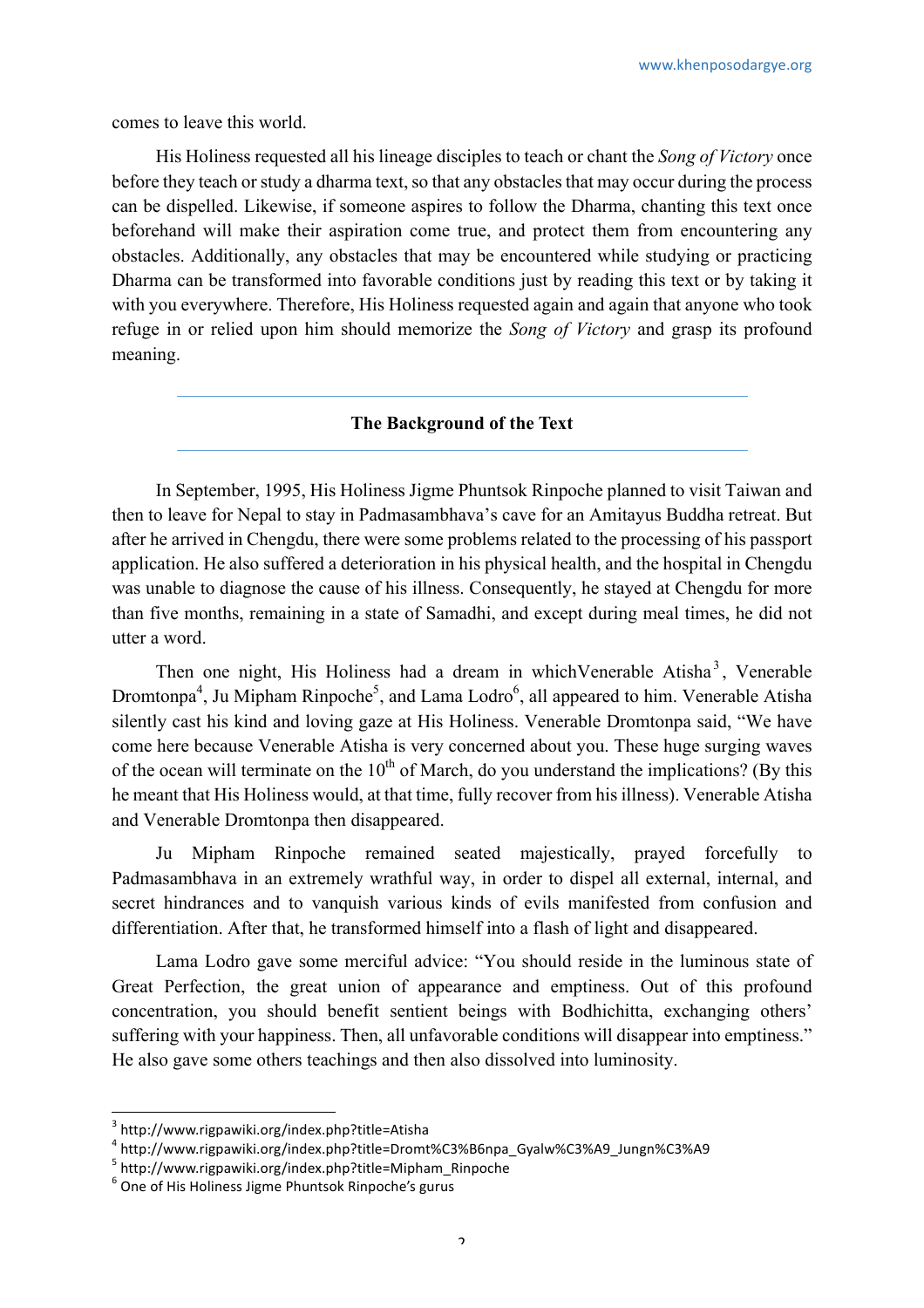After this dream, His Holiness began to recover slowly and, as predicted by Venerable Dromtonpa, he had completely recovered his health by March  $10<sup>th</sup>$ . On returning to Larung Gar all his disciples gave His Holiness a most ceremonial Welcome Back. He sang the *Song of Victory* extemporaneously among the fourfold assembly of all the disciples. Everybody's happiness at that moment was indescribable. His Holiness also named the assembly of Han disciples as *Victorious Subdue-Mara Land*, indicating the great victory.

### **The Title of the Text**

### **A1: Opening**

#### **B1: Title**

#### *Song of Victory – The Wonderful Sound of the Celestial Drum*

a. The Meaning of the Title

In the title, *Victory* means that practitioners are able to dispel all external, internal, and secret obstacles and achieve the complete victory through the blessings of the guru and the Three Jewels. *Song* refers to a Doha, a song sung extemporaneously by an enlightened being with a certain level of realization. Celestial drum is a huge drum in the thirty-third heaven<sup>7</sup>, the appearance of which is due to celestial beings' great merits.

This *Song of Victory* is described by the metaphor 'the *Wonderful Sound of the Celestial Drum'* because this drum has a natural sound that means "all you celestial beings, do not fear". (As when celestial beings were battling the Asuras, with the help of the wonderful sound of the Celestial Drum, they were able to defeat the Asuras and win the battle.) Hence the title draws this analogy between the *Song of Victory* and the *Wonderful Sound of the Celestial Drum*. This short text contains the essence of all the sutrayana and tantrayana teachings, as well as the very profound pith instructions of His Holiness' lifetime of practice.

b. Four Main Aspects of the Path

In *The Three Principal Aspects of the Path*, Lama Tsongkhapa<sup>8</sup> discusses three main aspects, which are renunciation, bodhichitta, and non-dualistic wisdom. However, in this short text, His Holiness summarizes the entire path of enlightenment into four main aspects, including the additional aspect of virtuous personality. Also, non-dualistic wisdom can be explained within both the Mahayana and the Vajrayana paths. In the *Song of Victory*, nondualistic wisdom is described from the perspective of the Great Perfection, or Dzogchen<sup>9</sup>, the highest level of realization in Vajrayana practice, based on the view of emptiness in Mahayana teaching.

The realization of the Great Perfection is the most desirable enlightenment worthy of

 $7$  http://www.rigpawiki.org/index.php?title=Heaven\_of\_the\_Thirty-Three 8 http://www.rigpawiki.org/index.php?title=Tsongkhapa\_Lobzang\_Drakpa 9 http://www.rigpawiki.org/index.php?title=Dzogchen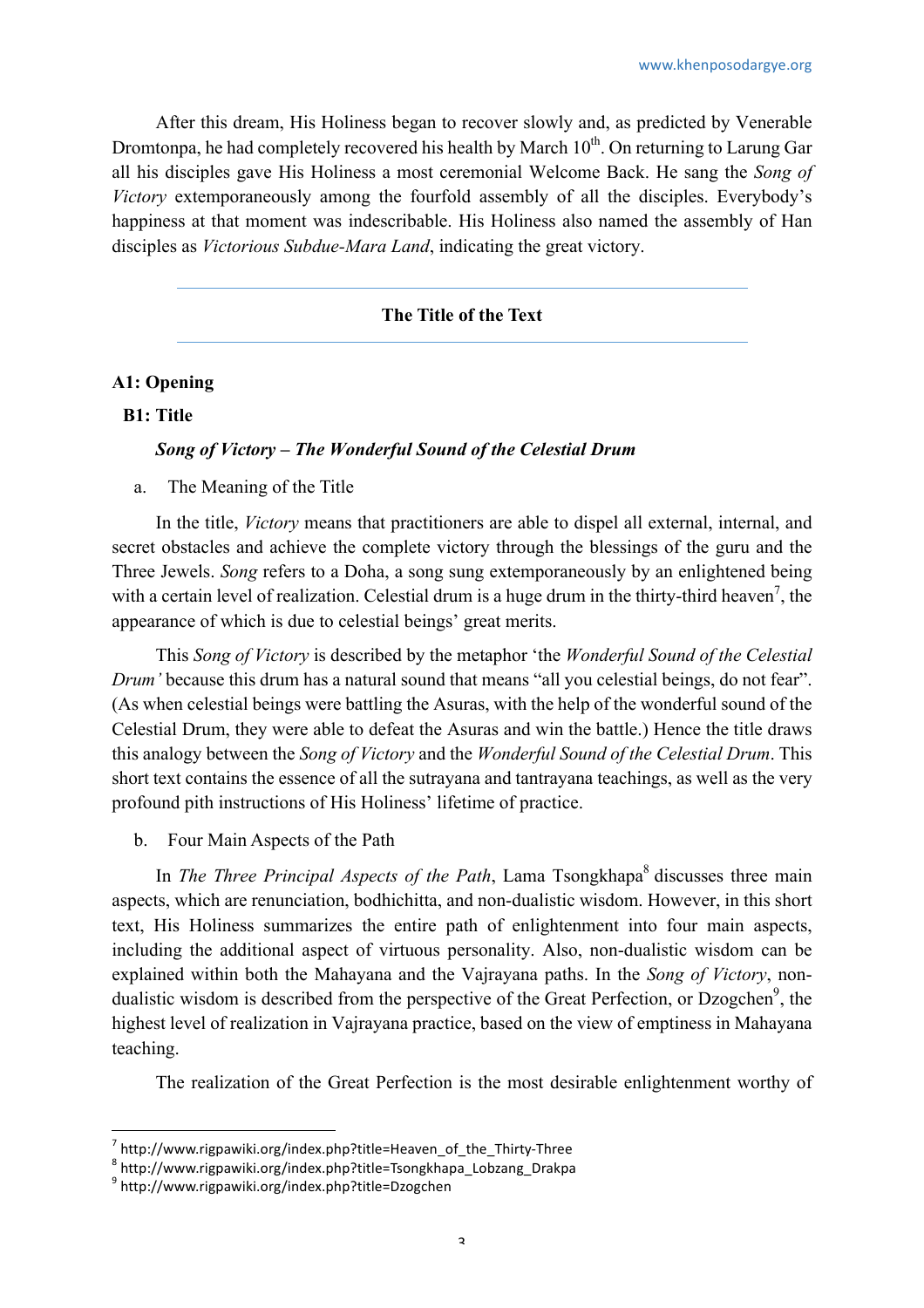seeking by spiritual practitioners. What is the prerequisite for such enlightenment? It is bodhichitta. Without bodhichitta, as Shantideva says in *The Way of the Bodhisattva*, there is no way to achieve full enlightenment, no matter how much supreme merit one possesses. Then how can bodhichitta arise in one's mind? For this to occur one needs to first possess renunciation mind, which in turn has to be founded on a virtuous personality. Therefore, the sequence of practice should be: a virtuous personality to be a good person, a mind of renunciation to abandon all worldly attachment, an aspiration of bodhichitta to guide all living beings to achieve Buddhahood, and eventually, the practice of Dzogchen to achieve full enlightenment within a single lifetime. These are four main aspects of the path that are summarized in this *Song of Victory*.

## **Homage to Manjushri**

### **B2: Homage**

*The embodiment of the wisdom of all the buddhas, who are the protectors of all sentient beings,*

*Venerable Manjughosha, who appears as a young boy, May you abide forever in my heart, the stamens of the eight-petalled lotus, Bless me, such that my words will benefit all sentient beings.*

a. The Sincere Devotion to Manjushri

His Holiness Jigme Phuntsok Rinpoche says in this verse, "Buddhas of all the worlds in the ten directions are the protectors of all sentient beings. The aggregate wisdom of all the buddhas of the ten directions is embodied in Manjushri, who appears as a young boy to benefit all sentient beings. I pray that Manjushri will fill my eight-petalled lotus-heart with his uniquely blessed bright sunlight, and will remain perpetually in the stamens of my lotus heart. I pray that, with the power from Manjushri's compassion, my words can universally benefit all sentient beings in this world."

Here an analogy is drawn between the eight-petalled lotus and the heart, which has many external, internal and secret meanings in Vajrayana, and will not be discussed in detail here.

This is a homage to Manjushri. His Holiness Jigme Phuntsok Rinpoche regarded Manjushri as his main deity and after meeting Manjushri in person at Wutai Mountain, whenever he was going to compose a treatise he would first pay homage to Manjushri. This demonstrates his extraordinary faith in Manjushri.

His Holiness has always had a close affinity with Manjushri since his childhood. According to his biography<sup>10</sup>, he recited the Manjushri mantra<sup>11</sup>, *om arapacana dhih*, aloud as an infant, immediately after he was born. At the age of 6, he discovered a copy of *The Speech Lion of Manjushri*, hidden in a pile of rocks, and noticed a verse at the end, saying there was a man in India aged 99 years old who after just one day of practice attained enlightenment when

<sup>&</sup>lt;sup>10</sup> http://www.khenposodargye.org/2013/03/biography-of-h-h-jigmey-phuntsok-dharmaraja/<br><sup>11</sup> https://en.wikipedia.org/wiki/Manjushri#Mantras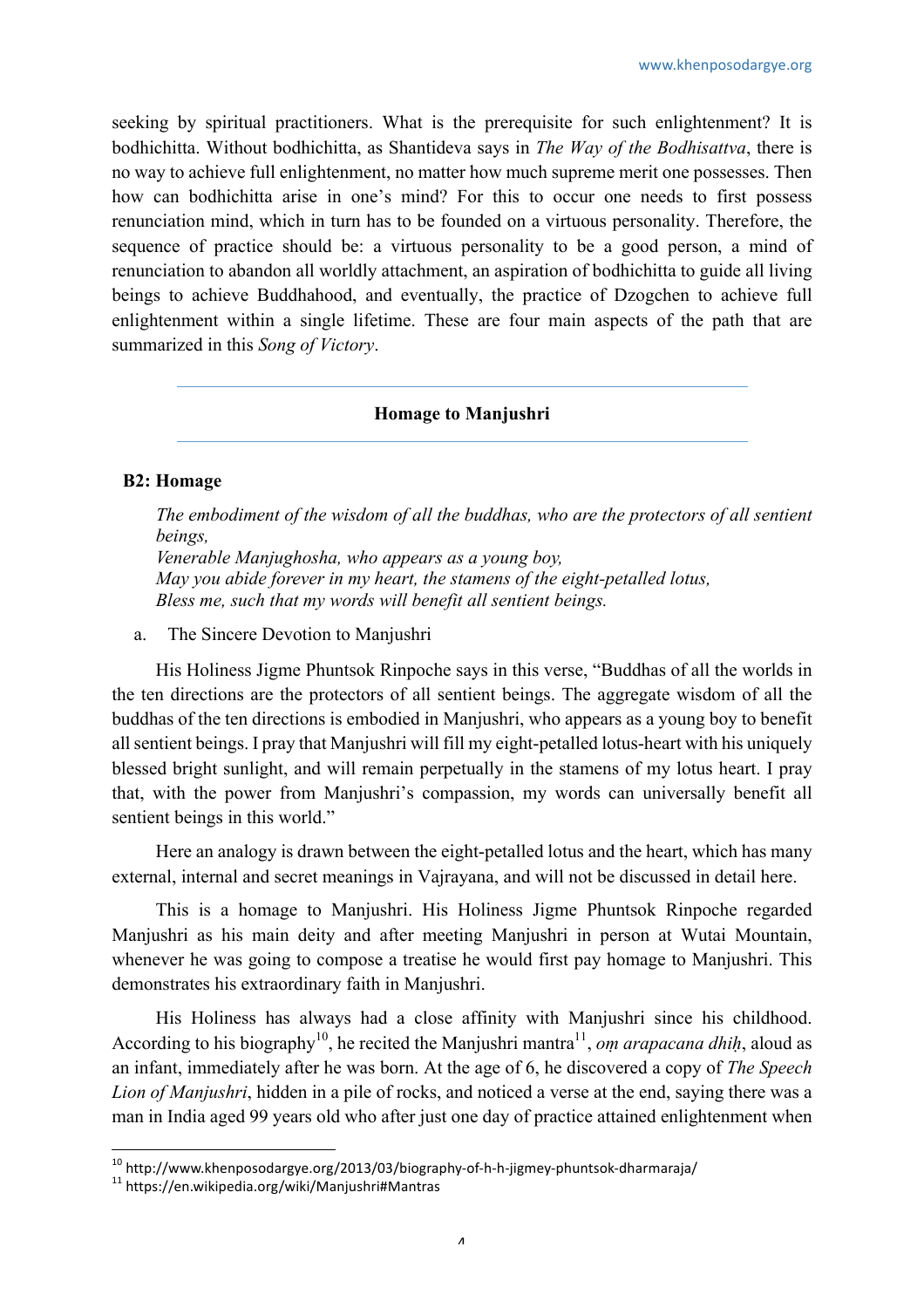Manjushri appeared before him.

His Holiness thought, "If someone that old could meet Manjushri after just one day's practice, I should be able to practice and attain enlightenment without any problems because I am beginning at such tender young age." He was very thrilled and practiced with full concentration for a few days. Consequently, he experienced many signs of attainment, and naturally mastered all the scriptures and commentaries in the sutras and tantras.

His Holiness often emphasized that dharma practitioners should chant Manjushri's mantra frequently and pray to Manjushri often, because the power of the blessings from Manjushri are quite special, compared with those from other buddhas. As ordinary beings we cannot determine whether Buddha Shakyamuni's blessing or Bodhisattva Manjushri's blessing are more powerful, but it is quite possible to make a reasonable judgment according to relevant sutras, since this has been explained in the related sutras.

On the surface, Manjushri appears as just a bodhisattva. But based on what is mentioned in the sutras, he actually attained Buddhahood a long time ago, and he is the embodiment of the aggregate wisdom of Buddhas and Bodhisattvas from all the worlds of the ten directions, and is regarded as the father of all buddhas. He guided infinite sentient beings to achieve buddhahood by motivating them to arouse bodhichitta. Hence the power of his blessing is inconceivably amazing.

Everyone can benefit from the blessings of Manjushri. The key lies in whether or not one has authentic faith in him. As Khenpo Sodargye said in his teaching, once when he visited Wutai Mountain, he was constantly filled with the hope that he would see Manjushri in person, and in the end, although he did not see Manjushri, he did receive some blessings which manifested in him being able to memorize and fully recite dharma texts after reading them only a few times. So Khenpo Sodargye concluded that different people may have different levels of faith, but as long as they are blessed by Manjushri, all the scriptures and commentaries on sutras and tantras will come to manifest in their mind. If one constantly prays to Manjushri, wisdom will be bestowed upon this person lifetime after lifetime. And meanwhile, blessings from all the buddhas can be integrated and passed on in his or her mind's continuity.

b. A Great Story of Manjushri<sup>12</sup>

 

Once when the Buddha was teaching the Dharma at Vulture Peak, in the city below the mountain there was a prostitute named Marvelous Golden Ray. She was very beautiful and enticingly attractive. But more amazingly, her entire body glowed with a golden aura. Thus, the emperor, ministers, and all sorts of men became extremely enchanted by her. Although she was just a prostitute from a lowly caste, a huge crowd always surrounded her.

One day, she accompanied the son of a business owner on a shopping trip to the market. They were planning to have some fun at the amusement park. Along the way Manjushri transformed himself into a handsome young man, for he knew the circumstances were ready to enlighten Marvelous Golden Ray. His entire body glowed with an extraordinarily dazzling

<sup>&</sup>lt;sup>12</sup> More details can be found in *Mañjuśrīvikrīḍitasūtra,* translated by Dharmaraksa from Sanskrit into Chinese in West Jin Dynasty.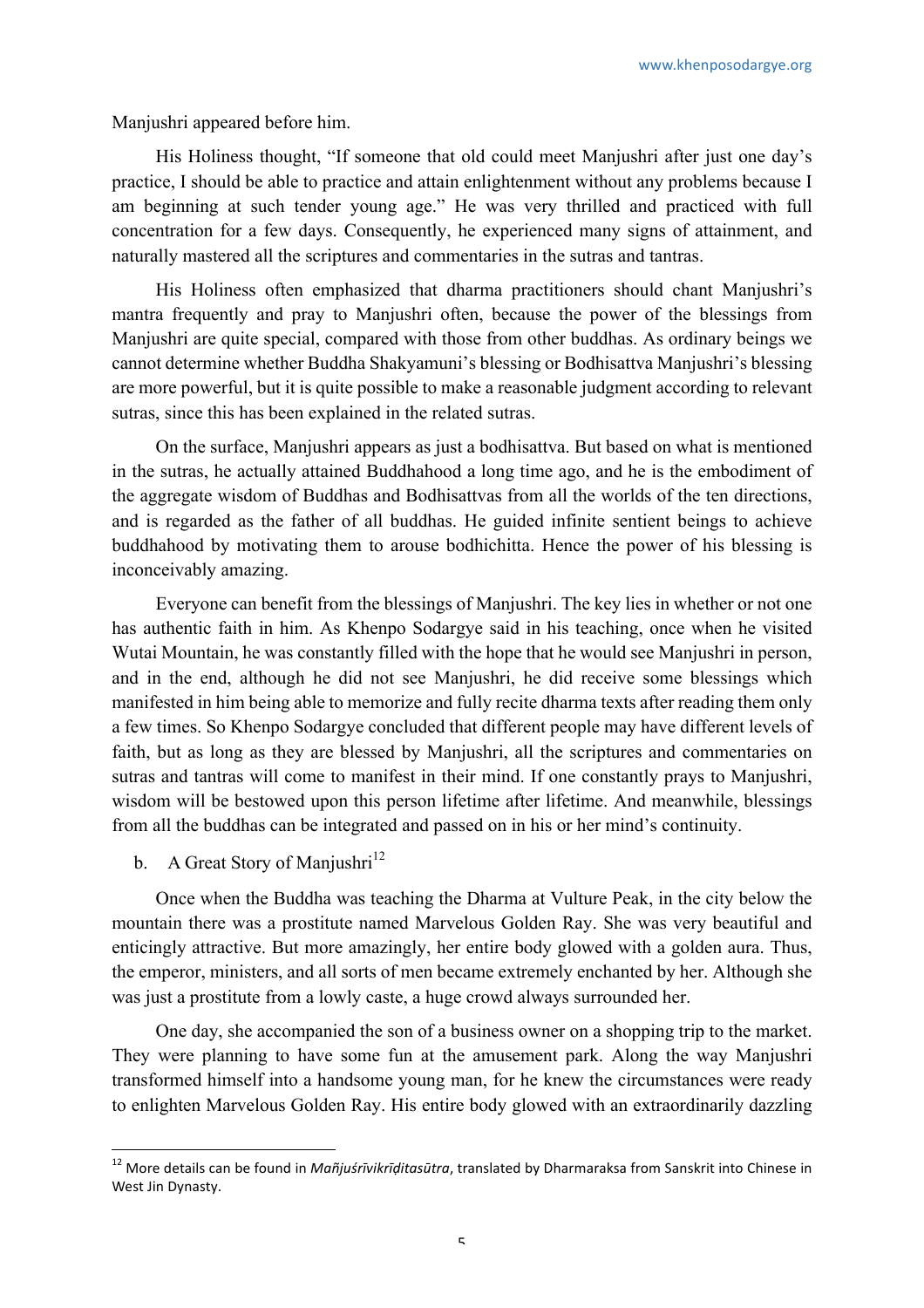light. Marvelous Golden Ray noticed that the light radiating from the youth far surpassed her own golden rays and as she stood in the glow of his light, her own light was fading away. She became greedy for his clothing, and immediately dumped the son of the business owner, climbing out of the vehicle they were traveling in and attempted to seduce the young man with her beauty.

At that moment, Manjushri empowered Vaisravana to advise Marvelous Golden Ray, and he told her, "You must not arouse your greed for the young man, as he is the Bodhisattva Manjushri, who is the aggregate of all buddha's wisdom. He can fulfill all your wishes. What do you need?" Marvelous Golden Ray said, "I do not need anything except for his beautiful clothing." Manjushri then replied, "If you can enter the door of Bodhi, I will give my clothing to you." As she did not understand what that entailed, Manjushri then started to give her detailed instructions.

At Vulture Peak Shakyamuni Buddha voiced his praise, saying "Well done!" during the course of Manjushri's teaching, and that jolted the cosmos of a billion universes. Manjushri's retinue asked the Buddha why he had said this. The Buddha replied, "Bodhisattva Manjushri is preaching the buddhadharma with compassion and wisdom in order to enlighten a prostitute. You may go there if you would like to listen." So, many of the Buddha's disciples went over to Manjushri's place. Some disciples obtained the purity of the dharma-eye to see the truth clearly and purely. Some attained the full apprehension of the truth of no birth; some achieved the non-regressive fruition... Tens of thousands of sentient beings received corresponding benefits, after listening to the teachings of Manjushri.

Marvelous Golden Ray also developed a firm understanding of the theory that nothing has its own self-nature. She really wanted to follow Manjushri and to live her life as a Buddhist nun. But Manjushri told her that the path of renunciation did not necessarily mean shaving one's head, but rather, involved practicing buddhadharma diligently and giving up one's selfinterest for the benefit of others. Manjushri also advised her to return to the vehicle of the business owner's son and leave with him.

When Marvelous Golden Ray and the son of the business owner arrived at the amusement park, they had a taste of impermanence when she died in his embrace. At first, he was greatly saddened. But as her body started to gradually decay, with blood and pus effusing from her eyes, ears, nostrils and mouth, and a foul smell emanating from her body, the businessman's son became extremely frightened and ran all the way to Vulture Peak to seek protection from Shakyamuni Buddha. Shakyamuni Buddha imparted the buddhadharma to him, and he attained full apprehension of the truth of no birth. The Buddha then predicted: "Due to the empowerment of Bodhisattva Manjushri in inspiring her motivation, Marvelous Golden Ray will attain Buddhahood in a Buddha-land in the future. She will be named Precious Light Buddha. And the son of the business owner will become a bodhisattva acting on her behalf, named Bodhisattva Virtuous Brilliance."

The son of the business owner was puzzled, "Why will the disciple of Bodhisattva Manjushri, Marvelous Golden Ray, attain Buddhahood? But I, as the disciple of the Buddha, will only become a bodhisattva?" He could not understand this. The Buddha said, "The merits" of Bodhisattva Manjushri are inconceivable. I also, made my initial vow to develop Bodhichitta